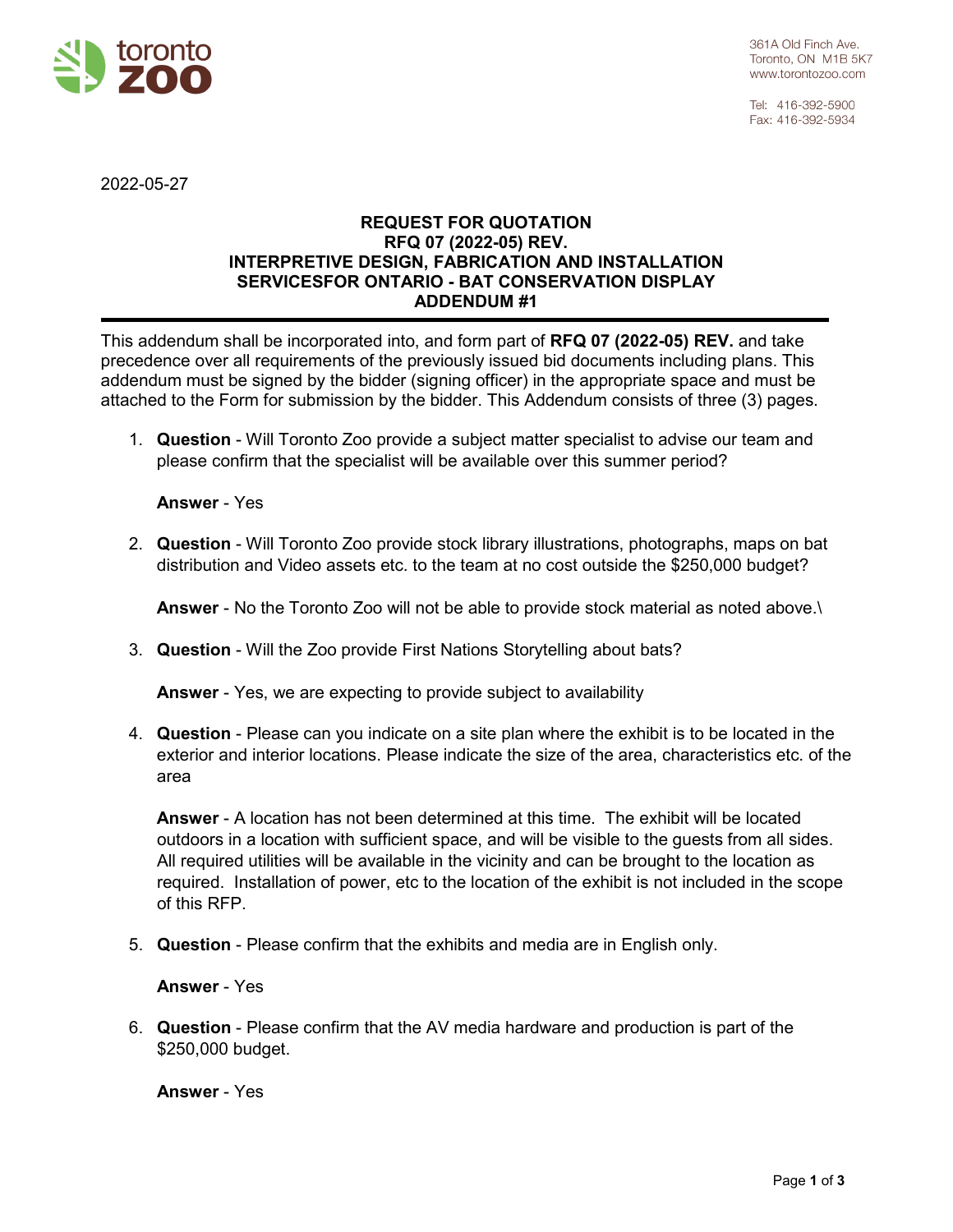7. **Question** - The RFP calls for separate AV hardware pricing to be submitted. Without going through the design process with the Zoo team, it is not feasible to specify any specific AV Hardware now, and therefore, we can not provide pricing at this time on non-specific hardware. How does the Zoo team want to address this?

**Answer** - Please provide a cash allowance of \$100,000 which shall include the purchase of Material (AV Hardware) and installation and provide payment for

- 1. Net cost of material (AV Hardware).
- 2. Applicable duties.
- 3. Delivery to site and includes unloading, uncrating, storage, protection from elements and hoisting.
- 4. Labour installation and finishing.
- 5. Other expenses required to complete installation.
- 6. Overhead and profit of 10%.
- 8. **Question** Please confirm that the interactive media is required to be suitable for exterior applications as it is more expensive than interior applications.

**Answer** - The entire interpretive display is to be located outdoors and must be suitable for an outdoor installation

9. **Question** - Please can you provide the existing drawings referenced in the RFP.

**Answer** - There is no drawings

10. **Question** - Please confirm that a building permit will be required as this is not normally the case for exhibits only. There may also be a timing problem if this is the case.

**Answer** - A building permit is not required.

11. **Question** - Please confirm the installation completion date of December 2022.

**Answer** - Yes

12. **Question** -Can RFP items 5.10 and 5.11 can be the same projects, i.e. our project examples can also be our 'on time and Question - on budget' projects?

**Answer -** Yes

13. **Question** - Due to the compressed schedule, any design feedback would need to happen in a 5 day period. Can you please confirm that the appropriate staff will be available at that time?

**Answer** - Yes, we believe this is doable

14. **Question** - Procurement of AV Hardware has proven in some cases to be a longer than ideal lead time. It may be necessary to order Hardware after approval of the Preliminary Draft Design in order to secure it in a timely fashion. Would this be acceptable?

**Answer** - Yes

15. **Question** - Do you want any part of the submission pack (the fee proposal form, e.g.,) to be attached as separate files?